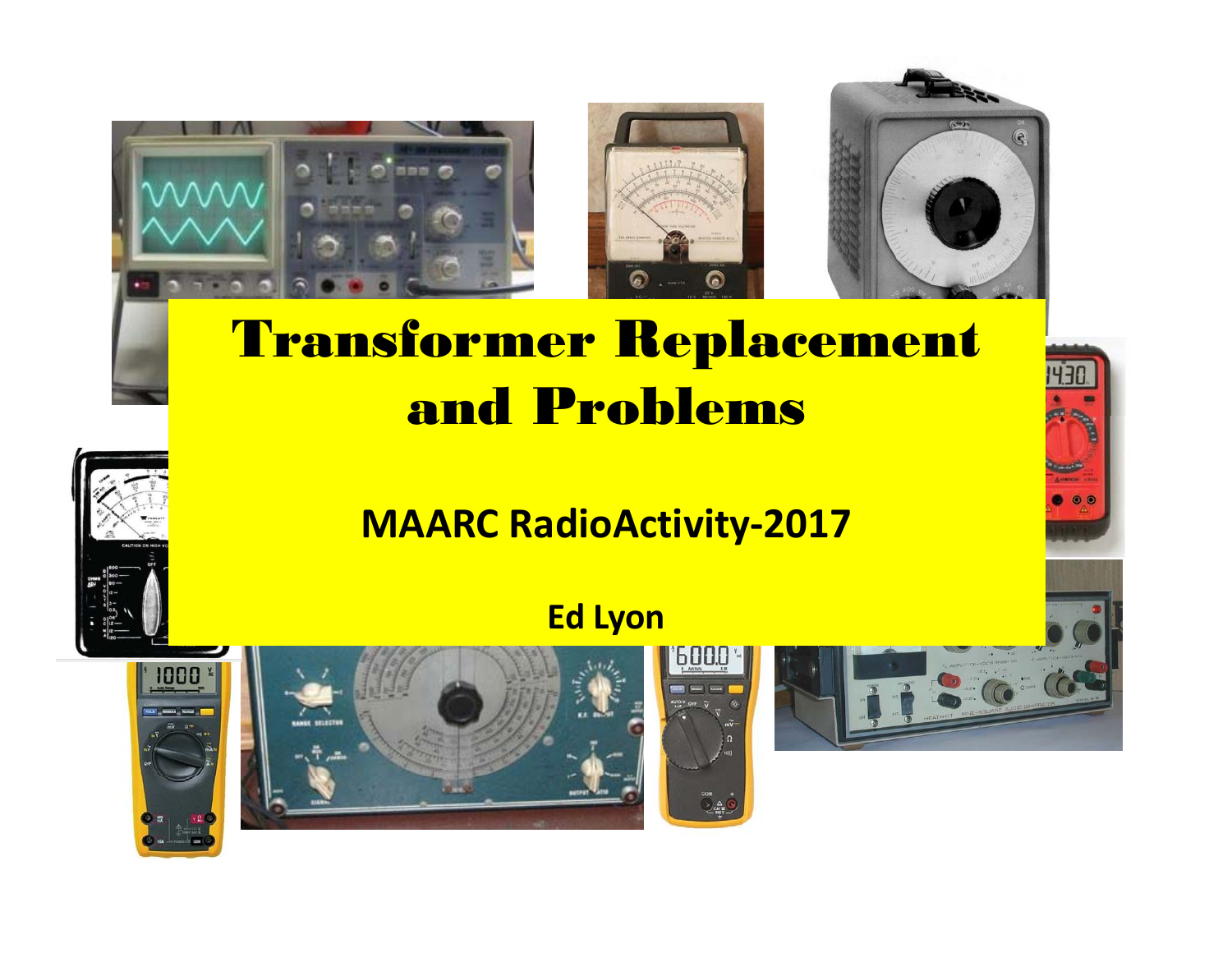In radios and in radio restoration, we run across transformers of several types:

1. In quality A-C operated radios and amplifiers, there are POWER transformers.

2. In many old "3-dialers" and a few later sets we find interstage audio transformers, often just called "AUDIOS."

3, Many radios, especially those after 1927, use AUDIO OUTPUT transformers.

4. At radio frequencies, there are both R-F transformers and antenna transformers.

5. Most superhet radios have LOCAL OSCILLATOR transformers, and some have BFO transformers.

6. There are interstage I-F transformers in Superhet radios.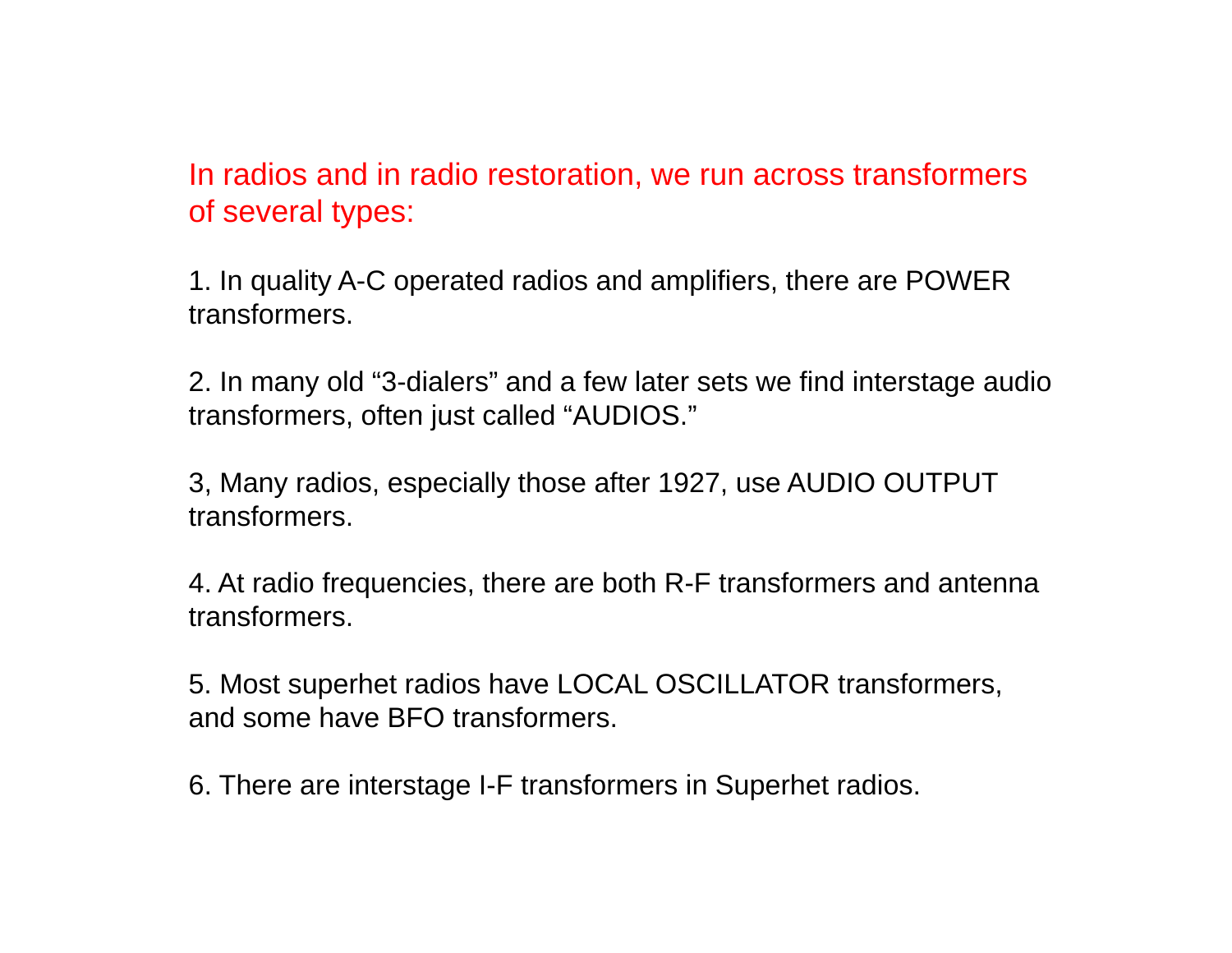What makes it a transformer?

It will have two or more coils or spools of insulated wire arranged so that the magnetic fields of the coils are linked together. That allows currents in one coil to create voltages in the other coil(s), without any need for the coils to be connected to each other.

Kind of like Hatfields and McCoys – (or Cabots and Lodges, for those of you from New England).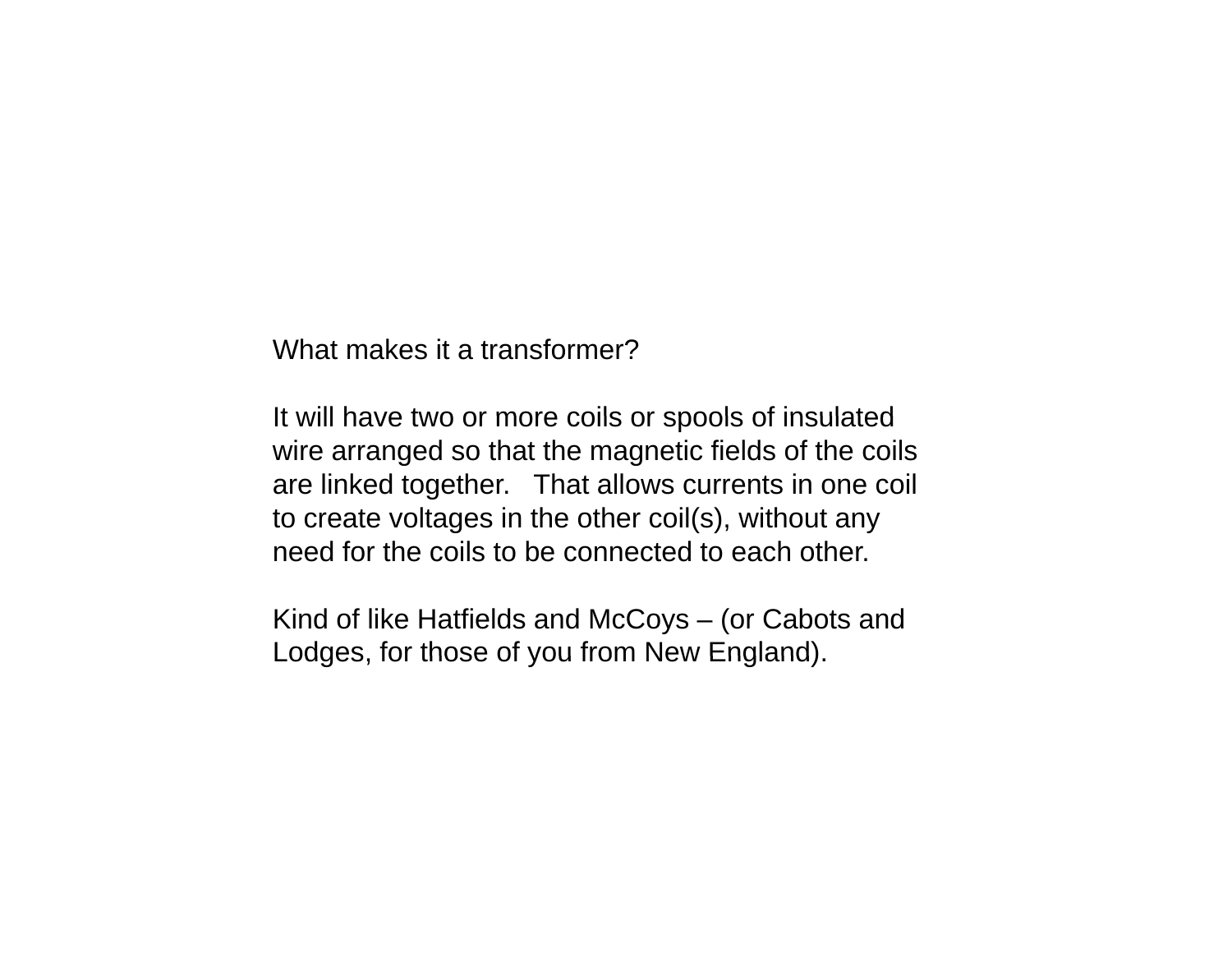Antenna and RF transformers must operate over the entire band to be tuned by the radio.

Usually they are tuned by a variable capacitor (but sometimes by a movable transformer core slug)



Note the rather loose coupling between primary and secondary on the one on the right.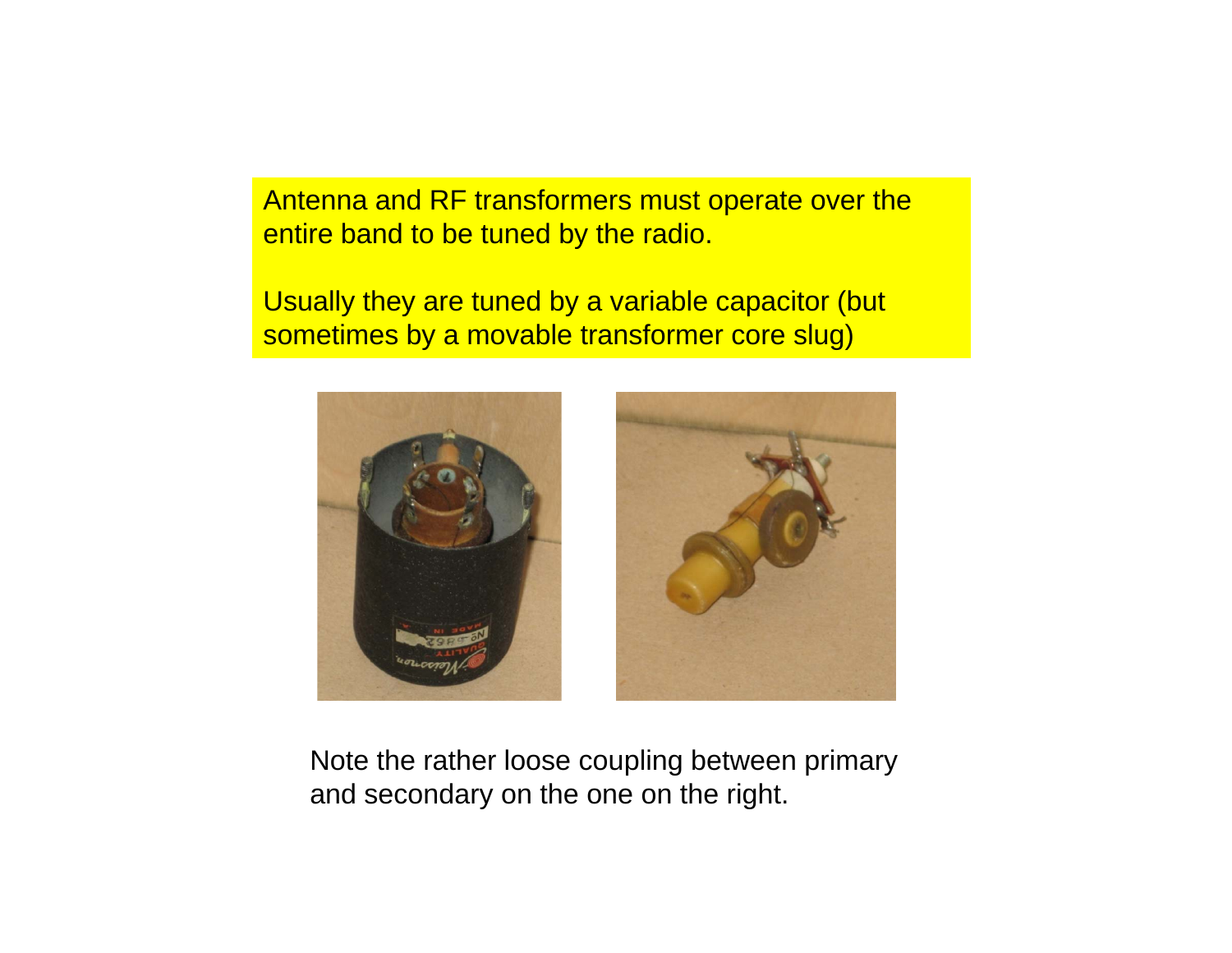Some Rider's examples of transformers you may find defective – usuall y a break in a fine coil wire.

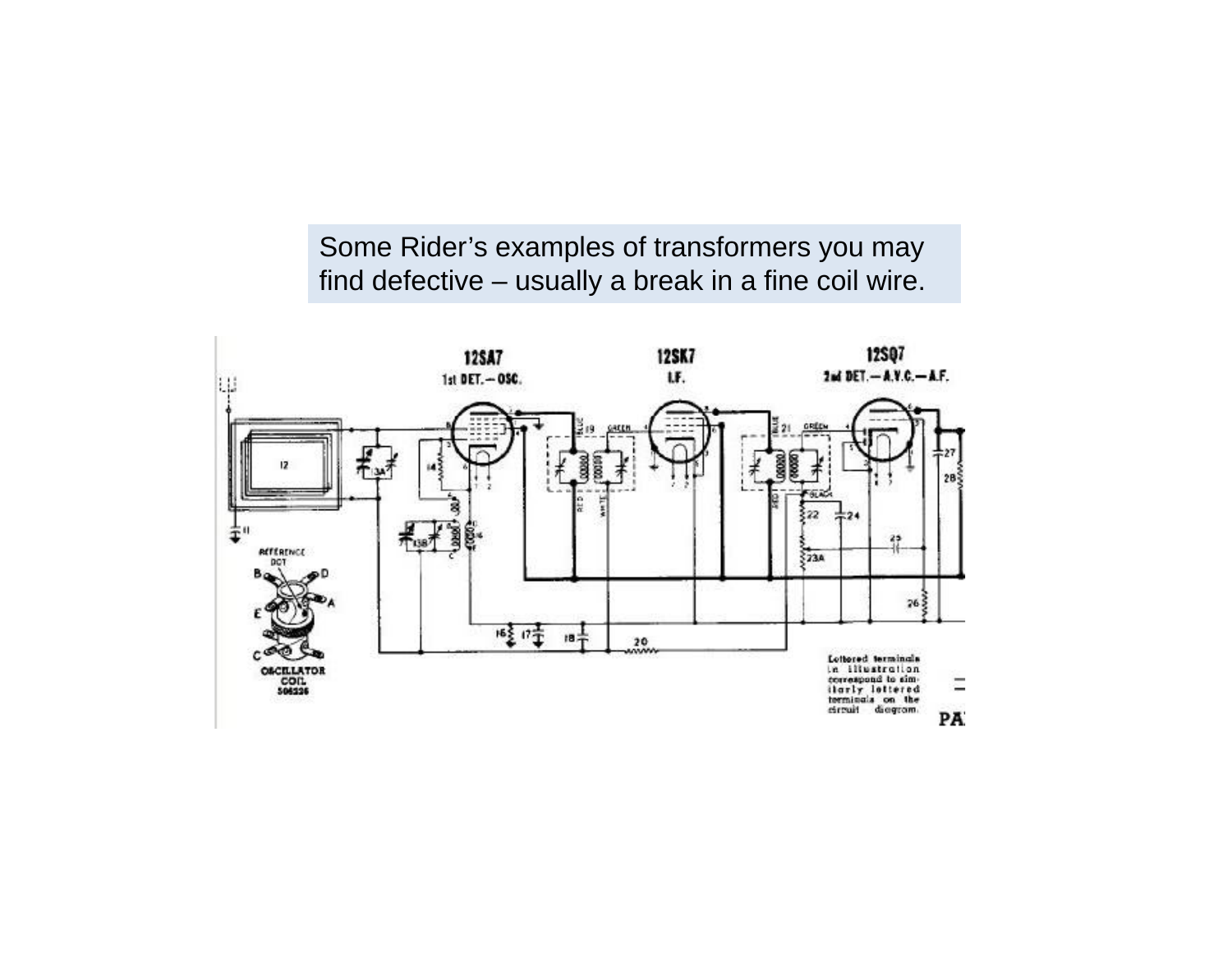And an E.H. Scott multiband set. Note each band uses its own RF transformer rather than try to use a tapped multi-band winding.

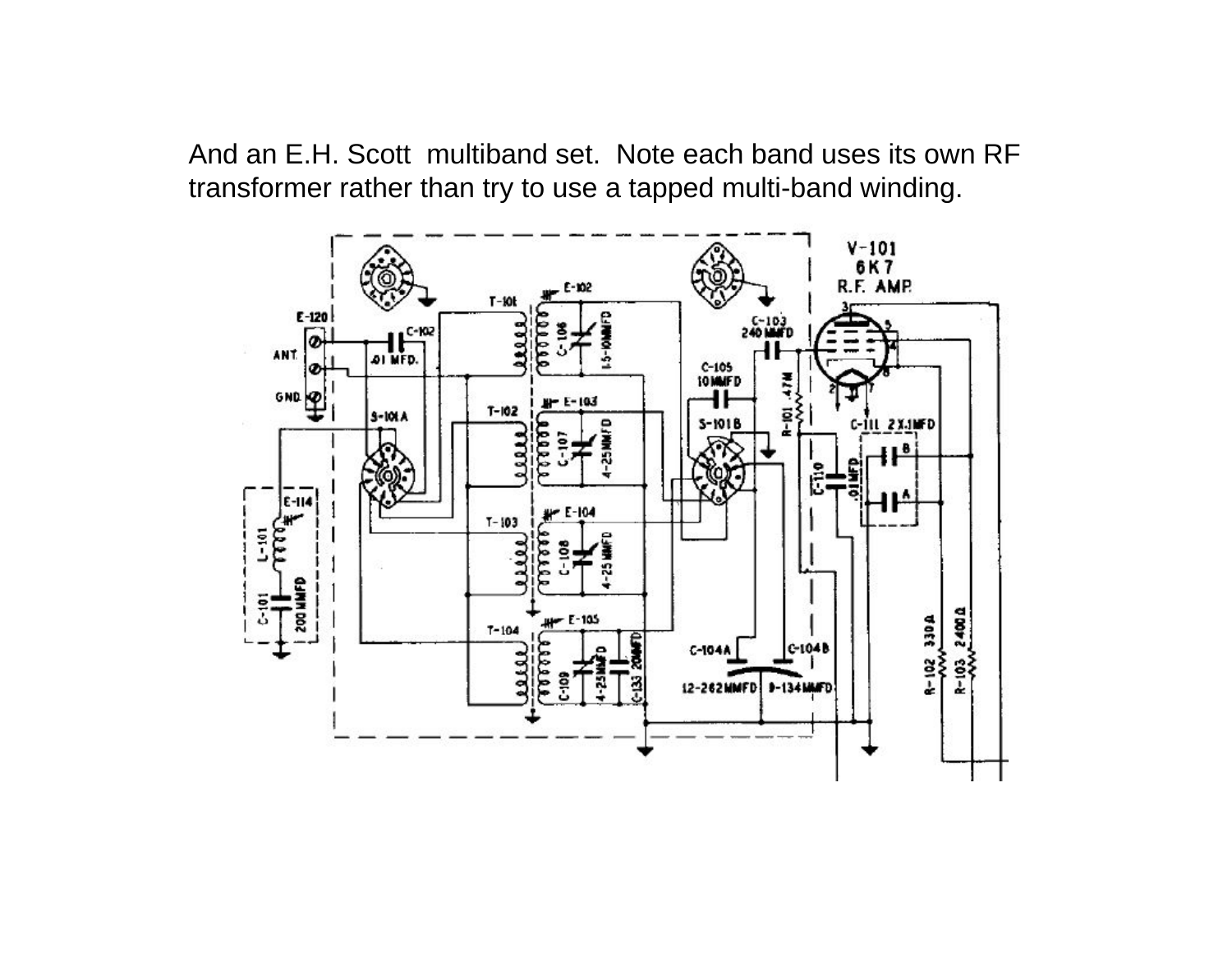Audio transformers are characterized by having laminated iron cores, and many have a small gap in the core.



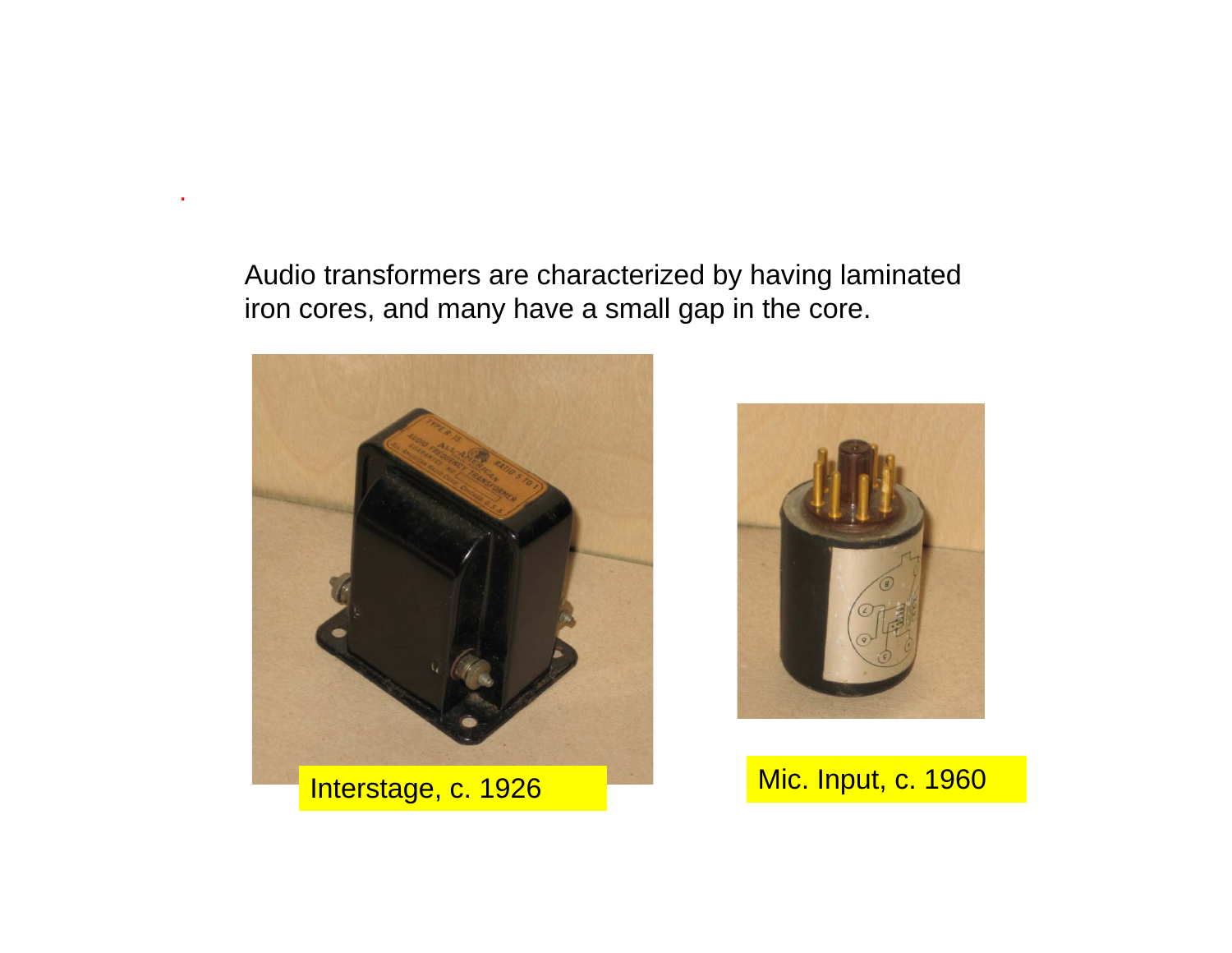Power transformers, also operating at low audio frequencies (25 to 400 Hz), have iron cores, too, and they are not gapped.



Many have shells held in place by the bolts at the corners. Here we have one in which the bolt-heads are insulated by fiber washers; not so with the other.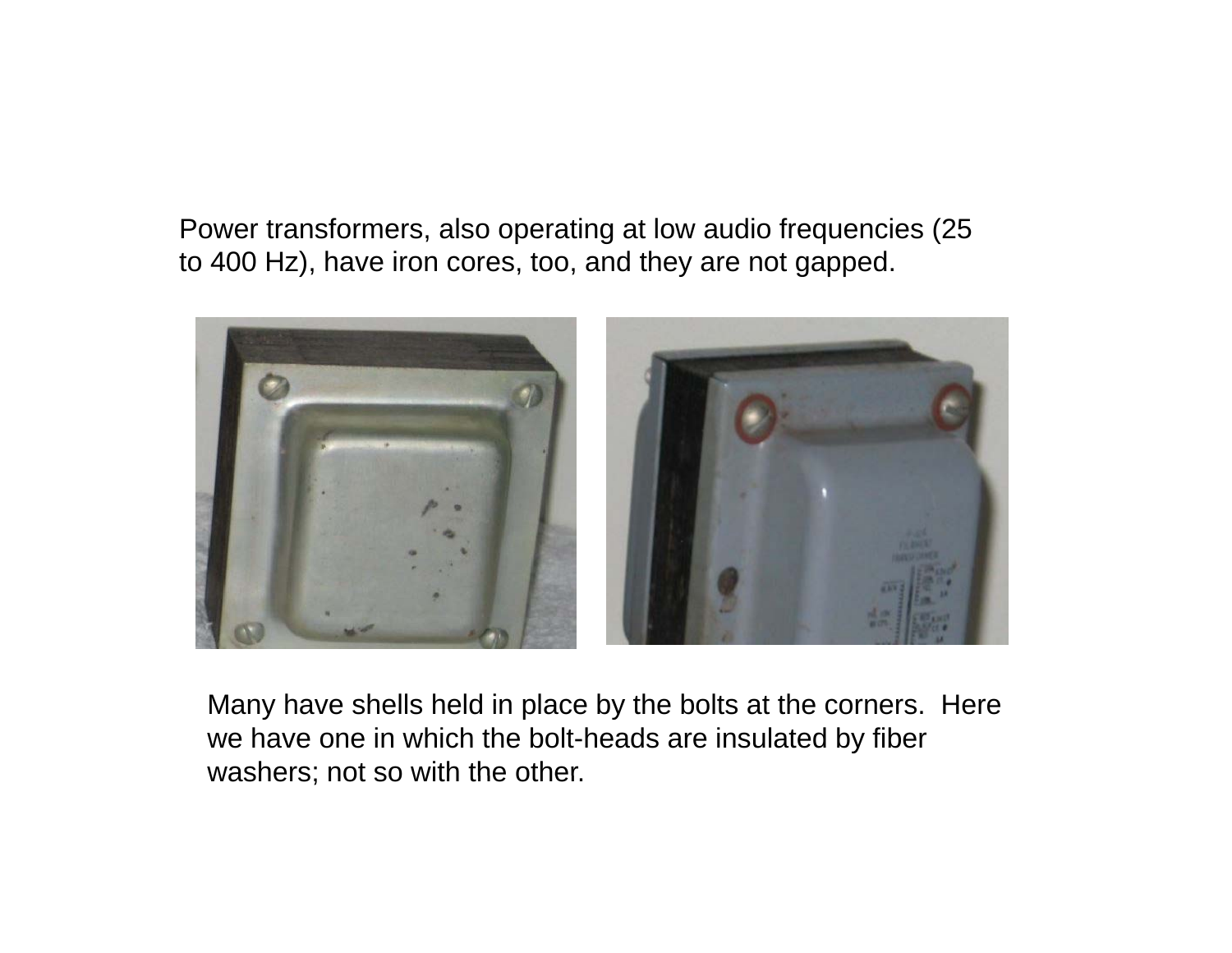Other shell-type power transformers use side-mounting bolts and slotted passages in the laminated core for these bolts. These transformers have fewer hum and corrosion problems than those with corner bolts.

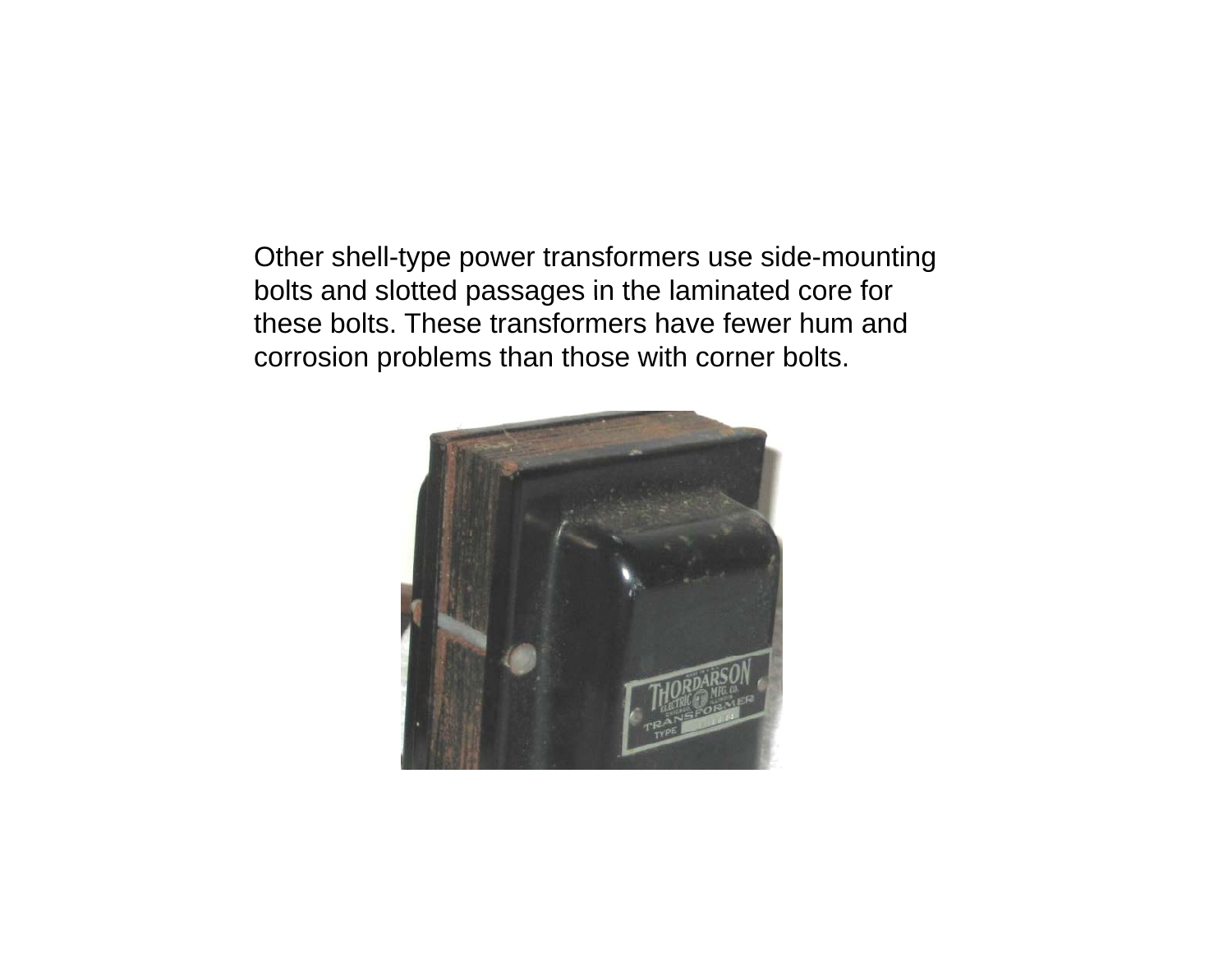There is not much difference between some transformers intended for power applications and some audio transformers.

A test of the response to severe load changes will show that the average audio transformer will smooth out such effects\*. A power transformer blows a fuse, instead. High-end audio transformers are more like power transformers in this respect, without core gaps..





120-to-6V power Xformer Plate-to-v.c audio Xforme Plate-to-y.c audio Xformer \* The miniscule gap in the core of the audio transformer provides sufficient permeability reduction to "absorb" the voltage spikes in audio without saturating the core.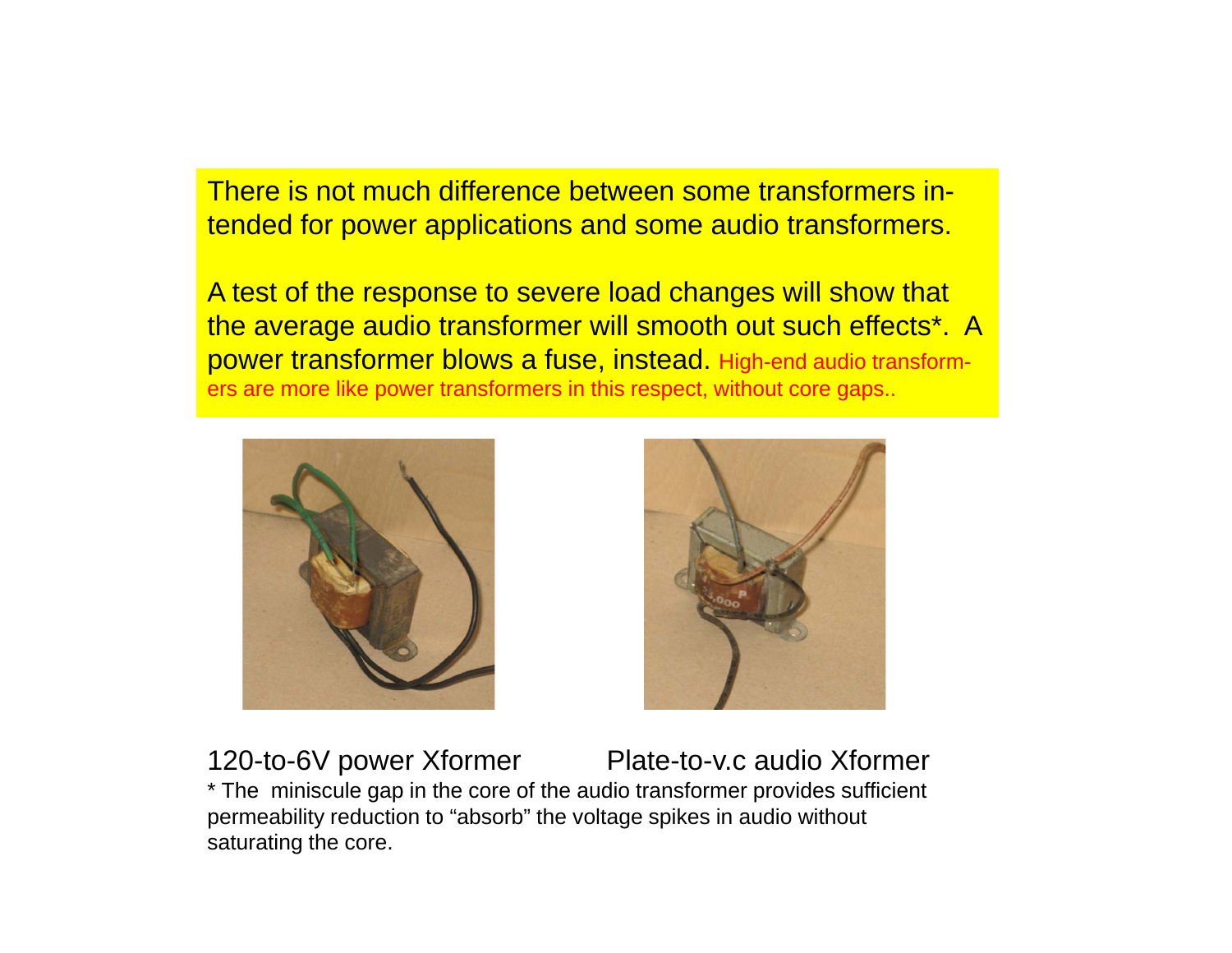And, then there are I-F transformers (or "cans") used in interstage coupling in I-F amplifiers and in discriminator stages in FM or PM circuits.



These are usually (but not always) in shield cans, which help keep stray radio interference signals from entering these high-gain stages.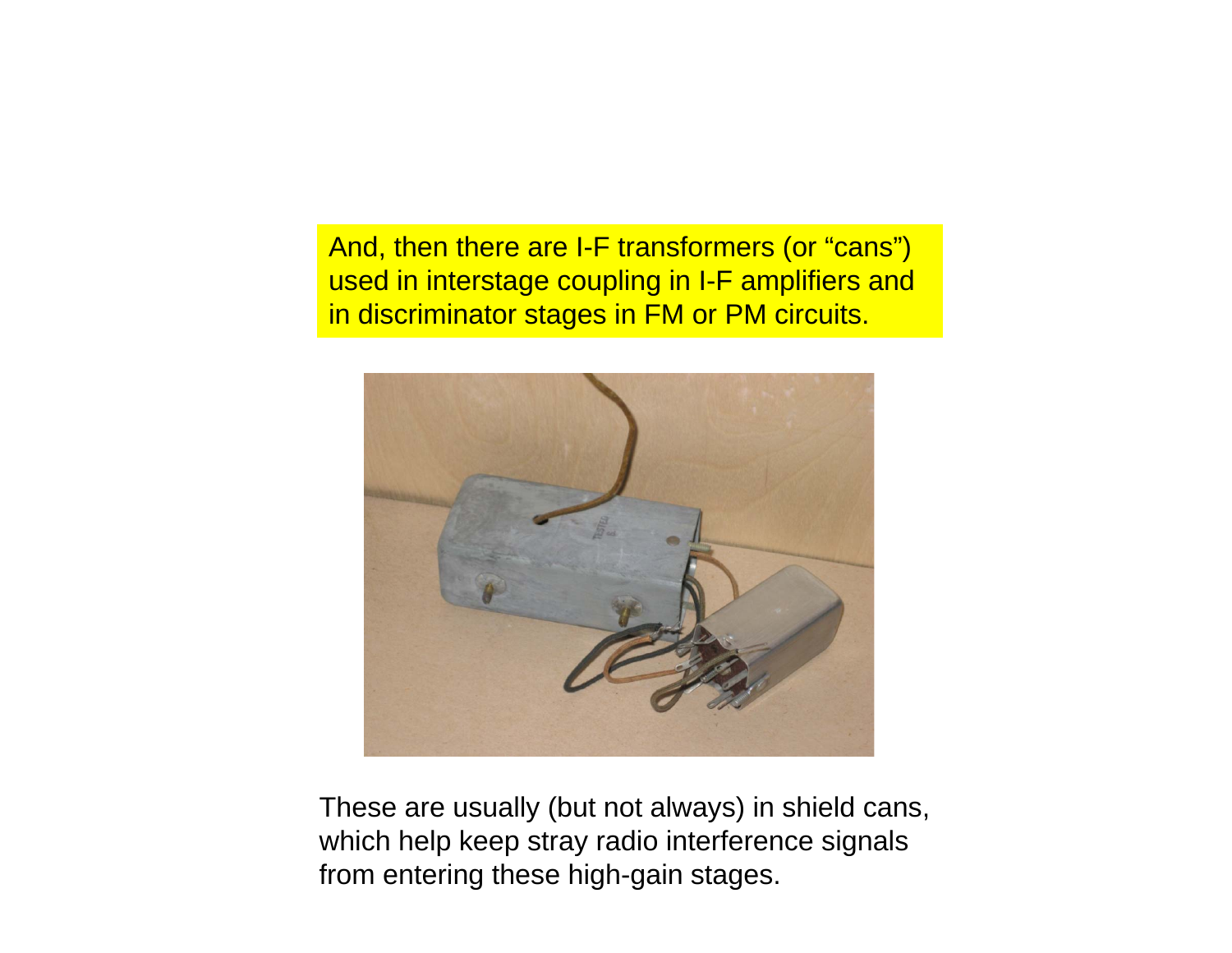The two IF transformers here are not identical to each other. In better radios, the output IF "can" has a lower impedance secondary because it has to feed a load (the detector diode and volume control, for example)'

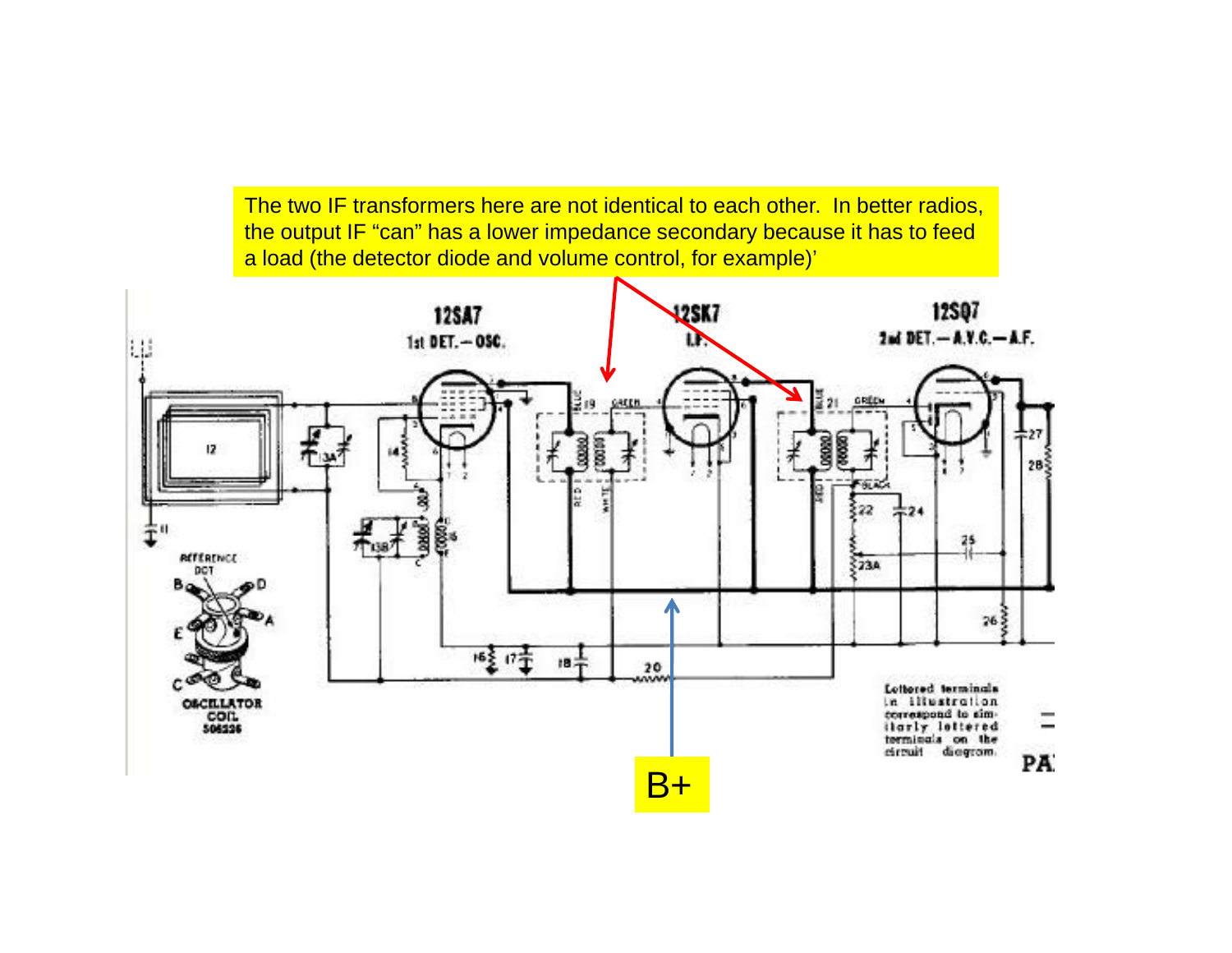The primary advantage of superhets is that most of their amplification of radio signals takes place at a primarily fixed frequency, the I.F. This allows optimization of the I-F transformers rather than live through the compromises in designs of RF transformers (e.g., the AM B-C band spans a 3:1 frequency spread).

A bench test shows that even high-priced RF transformers are trimmed down and made loose in coupling between the two windings, to be equally mediocre at all frequencies in their band.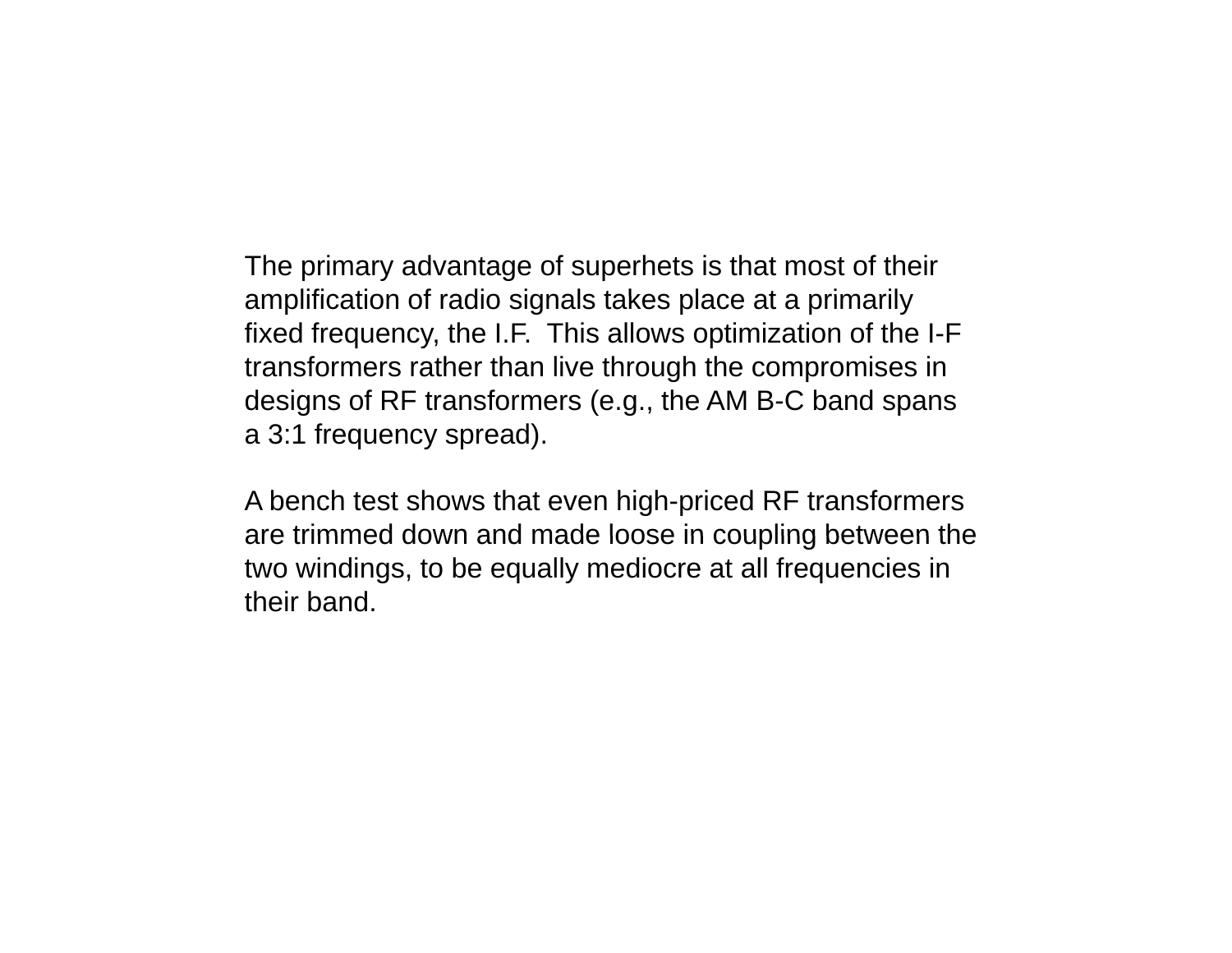One often-neglected example of a transformer that operates over a wide band of frequencies is the local oscillator (LO) in the superhet. These are like RF transformers but often use a Hartley circuit that has a single tapped winding, in which the bottom portion (below the tap point) drives the upper portion by means of the magnetic coupling.

Now let's look at problems encountered with transformers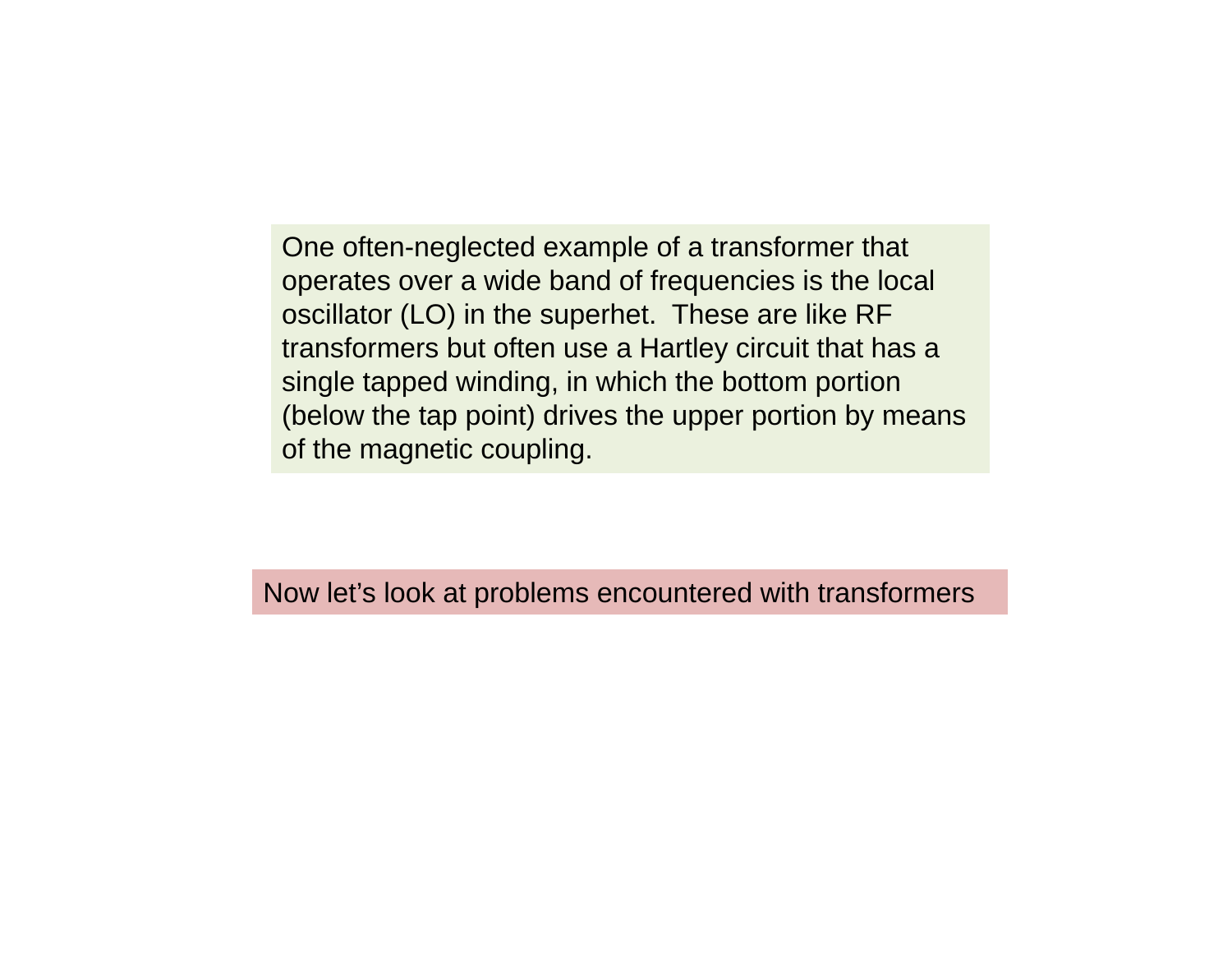RF transformers, namely those with air cores or ferrites, are usually made with very fine (#36-46 AWG enameled wire) which may have suffered corrosion or vibration problems that broke the wire, or caused a turn-to-turn short circuit.

Among RF transformers used as antenna-to-front-end coupling often have "open" primary windings caused by antenna wires collecting high voltages WRT the radio circuit.

I-F transformers' fail mode is often primary-to-secondary shorts, due to the voltage difference there. A problem in radios of the 1940s-1950s that have silver-plated mica in their built-in trimmer capacitors is "silver-mica sickness" – tiny whiskers of silver that have grown out of the silver plating, which intermittently short out the coil involved. Symptom is crash-static that doesn't go away, despite recapping the radio, new resistors everywhere, prayer, anything you do except replace the IF transformers..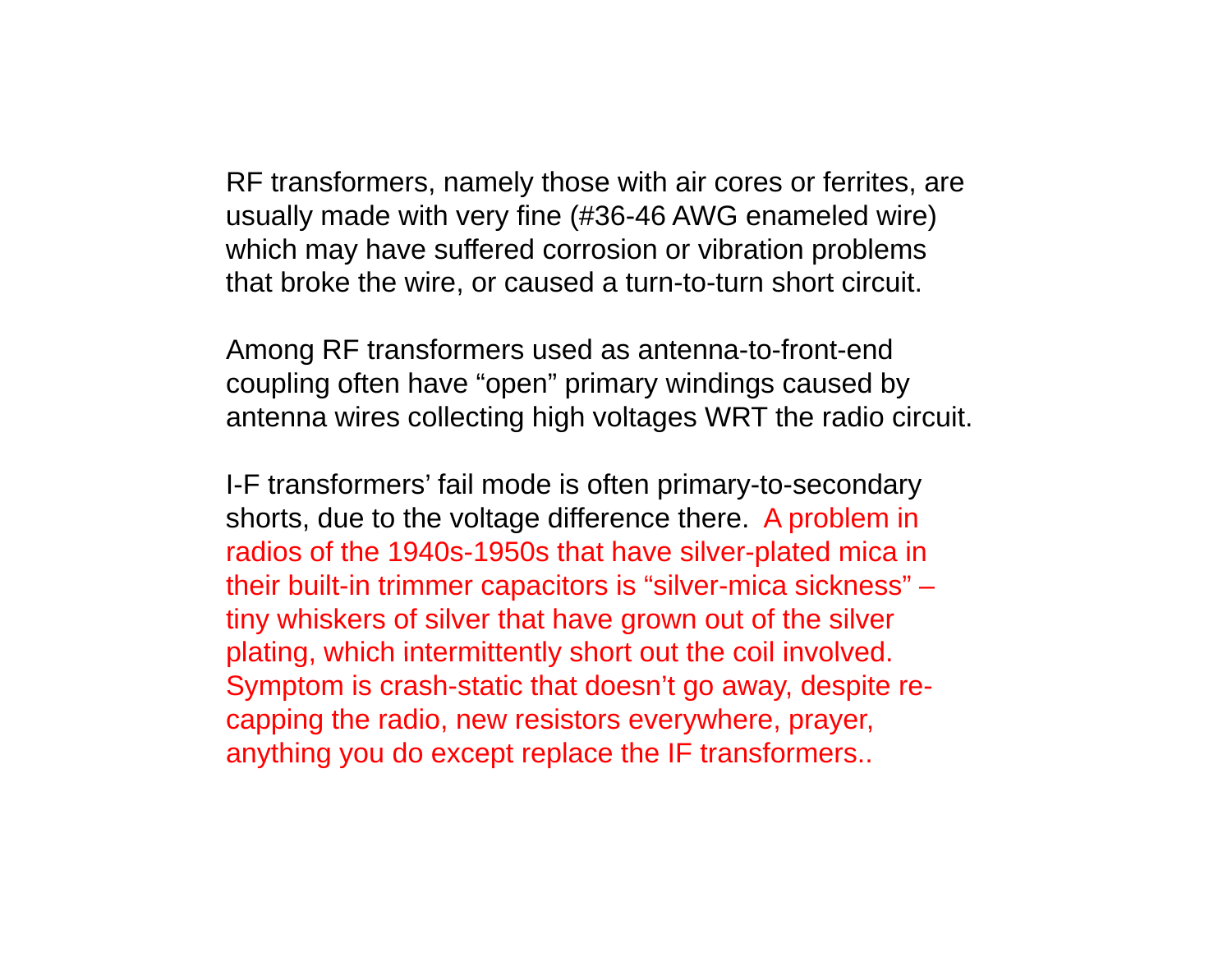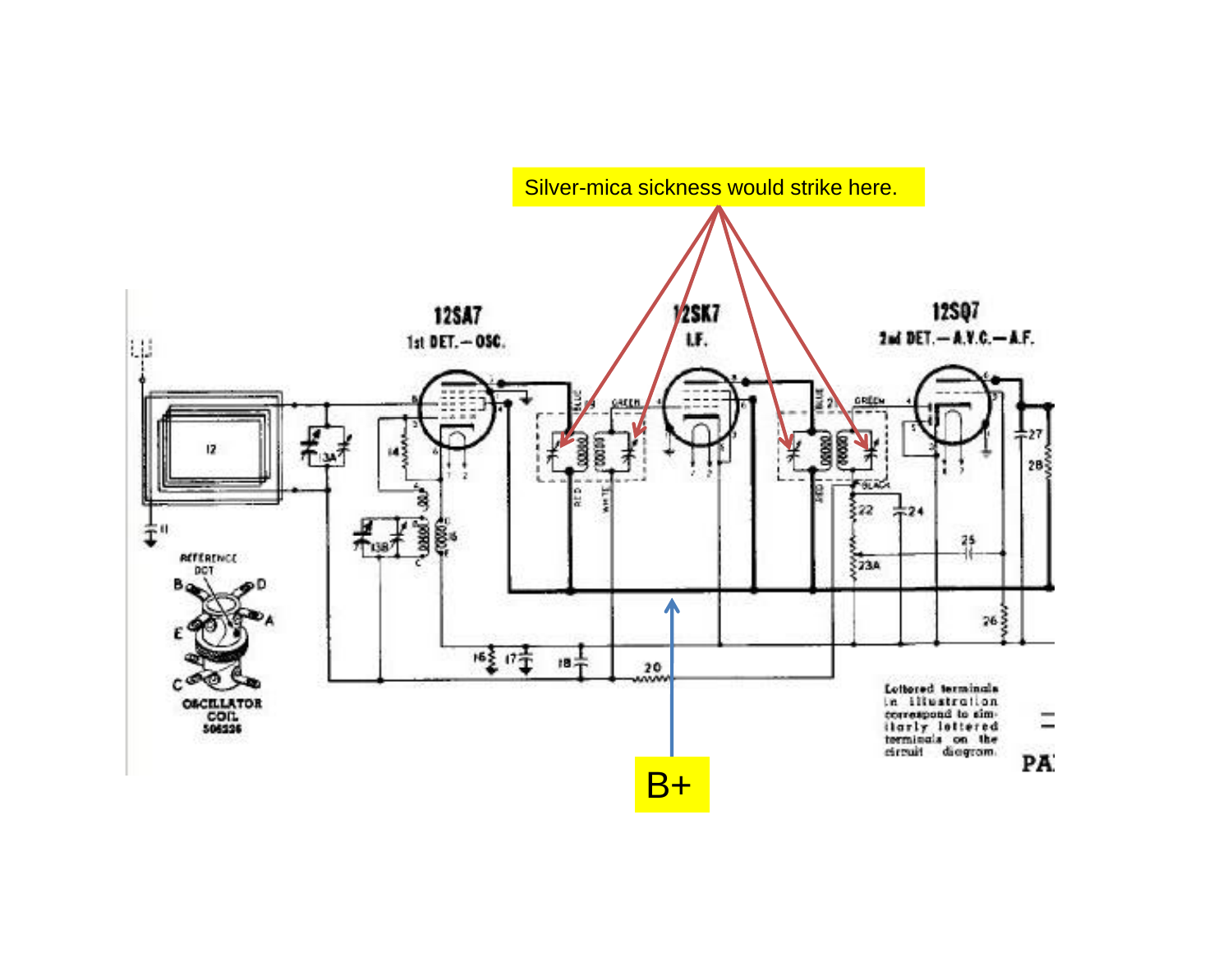Power transformers and audios fail due to the voltages present and the currents they carry, which are usually sufficient to promote electrolytic corrosion and/or heating, which results in expansion and contraction with periodic use. Having no core gap, they are unforgiving if a secondary winding has a load that gets short-circuited, like a failed electroilytic cap in the B+ line, or a shorted audio output tube's plate-to-ground capacitor.

Repairs can be made, but are quite difficult to do, as the manufacturer was never generous with available space.

Let's see what determines a power transformer's characteristics, just in case you discover a good-looking (but unlabeled) example in the old junk box that just might work out in a replacement situation.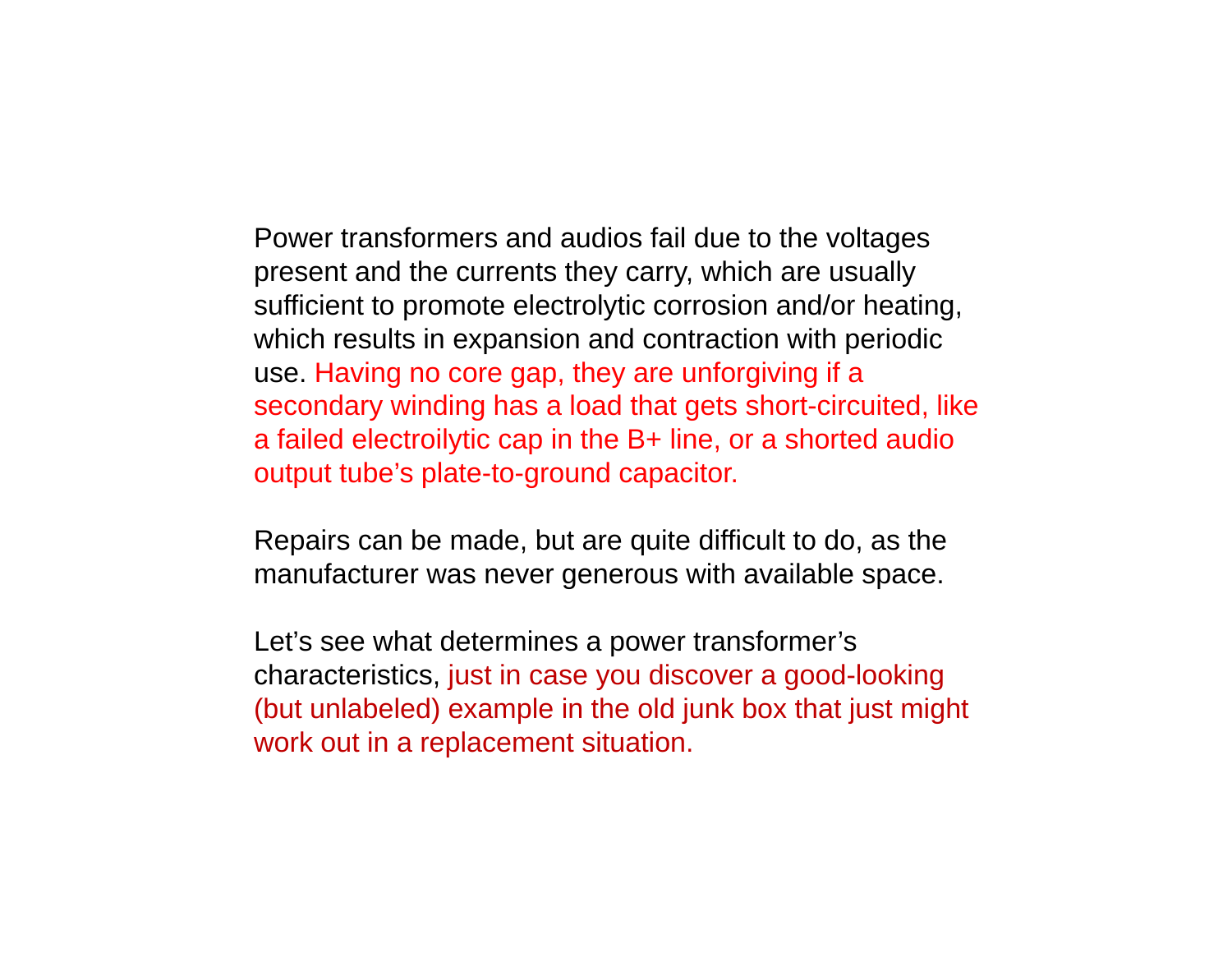### Power Transformer Basics-1

Note: "I" part lifted away from "E" part of core  $V = 2 \Pi f N B A$ for visibility. Imagine it to be lowered to touch the "E" laminations, with no gap between them.



In the type of core shown, L is the working the solving for the primary wind-In the type of core shown,  $L$  is the magnetic path length and (a) times (b) is the window area, which must hold all the wire turns.

RMS Voltage equation:

#### Where:

N is number of turns of wireB is magnetic flux density, Wb/m2 A is area of magnetic core, m2 2 Π is, of course, 6.28; f is frequency And,  $A = (x)(y)$ , the cross-sectional area of the central core pillar.

The above equation can be re-written in terms of coil turns N per volt V,  $N/V = 1/(6.28 f B A) = 6.63$ 

What we're trying to do here is develop a safe maximum value of magnetic flux density, B, in the core. For iron core material, that safe value is 1.0 Weber per square meter of core cross-section, A. This is equal to 0.000001 Weber per square mm. ing's turns per volt, N/V (how many wraps of wire per applied volt).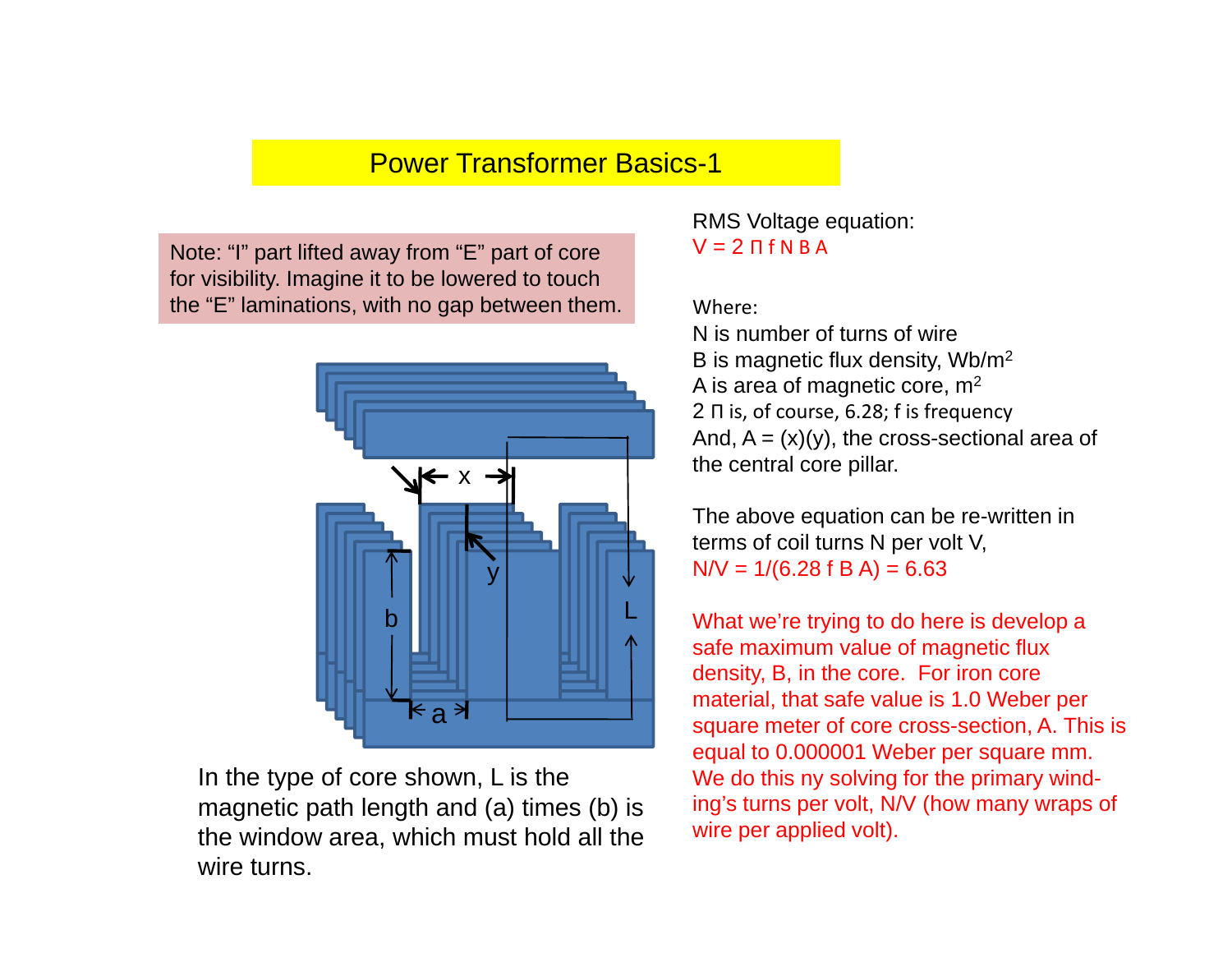Using the formula given for turns per volt and some representative numbers, like 20mm X 20mm for the core area, A; and standard 120-volt, 60 Hz power, where **2** Πf = 377;

From last slide,  ${\sf N}{\sf N}$  = 1/(2  ${\sf n}{\sf f}$  B A) =  $6.63$  turns per volt This means we wind 6.63 turns per applied RMS volt. So, for 120 volts a-c, the primary would need 796 turns of wire for a transformer that will have a safe flux in its core. Note this is determined only by the core area and the applied voltage and frequency.

(Note that if this transformer were for an aircraft-mounted radio, where the power is at 400 Hz, the turns per volt would be only 0.99 (rounded to 1.0), so we would need only 120 turns of wire, or else we could reduce the core area to about 7.75 mm square, rather than 20 mm square).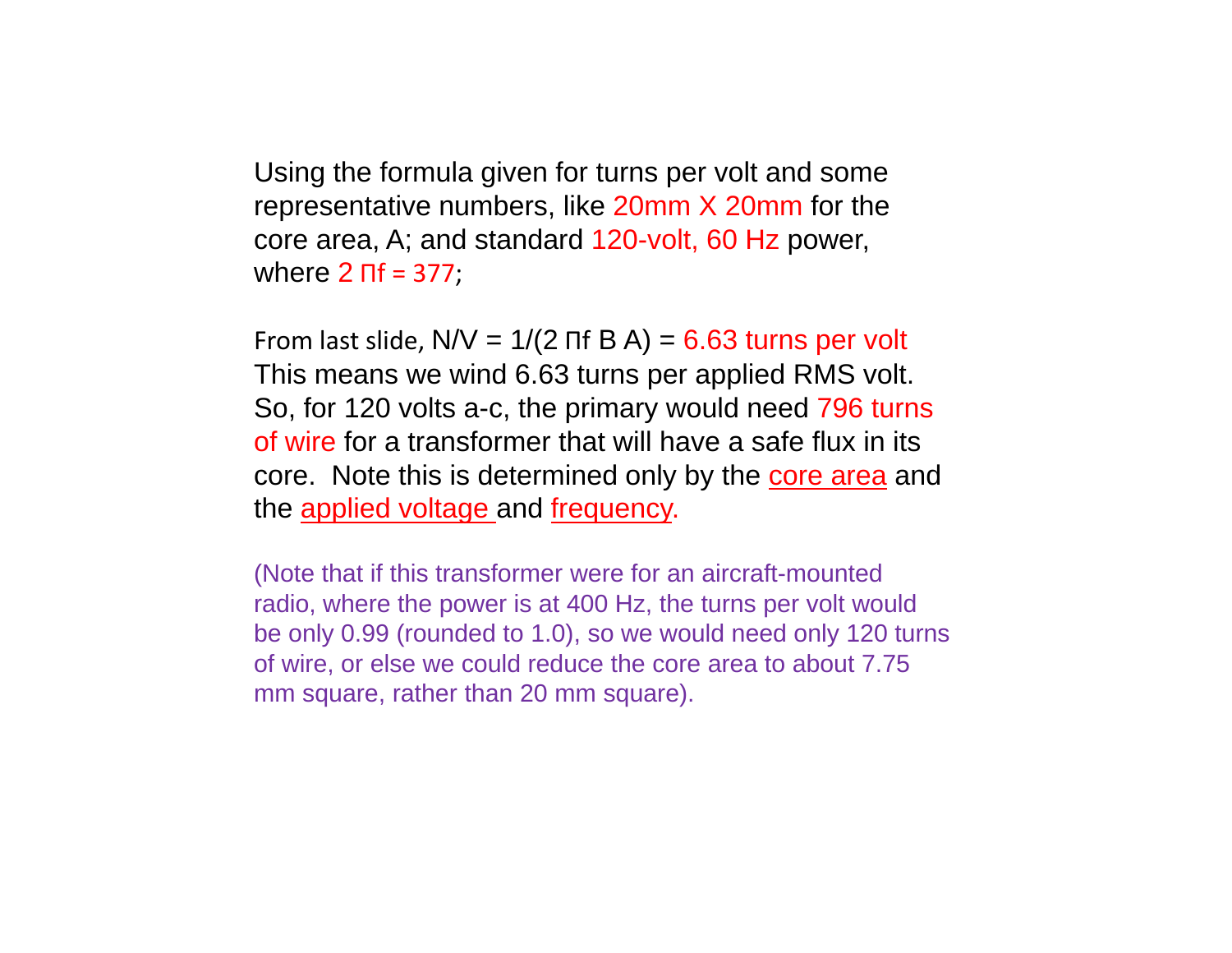NEXT STEP: We know the primary's number of turns of wire, but need to know how much current is required to set up the full magnetic field strength, or flux. This "magnetizing current" is determined by three things: The permeability of the iron core,  $\mu$ , the, magnetic path length, L, and the total flux, (B) times (A).

This total flux, remember, is our target 0.000001 Weber per sq. mm multiplied by our core area, which is 20 mm X 20 mm, thus 0.0004 Weber.

Most iron core material has a permeability  $(\mu)$  value of 0.000628.

The magnetic path length enters the picture because it affects the Reluctance\*, whose symbol is **R (**a script R**),** of our core, with its 150mm magnetic path length, is given by:  $\mathcal{R} = L / (\mu \times A) = 600,000$ , approximately.

The total magnetization, often called the magneto-motive force (mmf), is simply our flux  $(0.0004$  Weber) multiplied by  $\mathcal{R}$ : and comes out in ampere-turns: Mmf = flux X  $\mathcal{R}$  = 240 ampere turns, and for our 796 turn primary, is 240/796 = 0.302 amp (or 302 mA) primary current, all inductive, and not costing anything on the electric meter.

From Ohm's law for inductive reactance is 120 volts/0.302 amp, or 397 <sup>Ω</sup> Which means our primary has just about 1.2 Henrys inductance.

\* Remember that 1950's GE phono pickup cartridge, the *Variable Reluctance Cartridge?*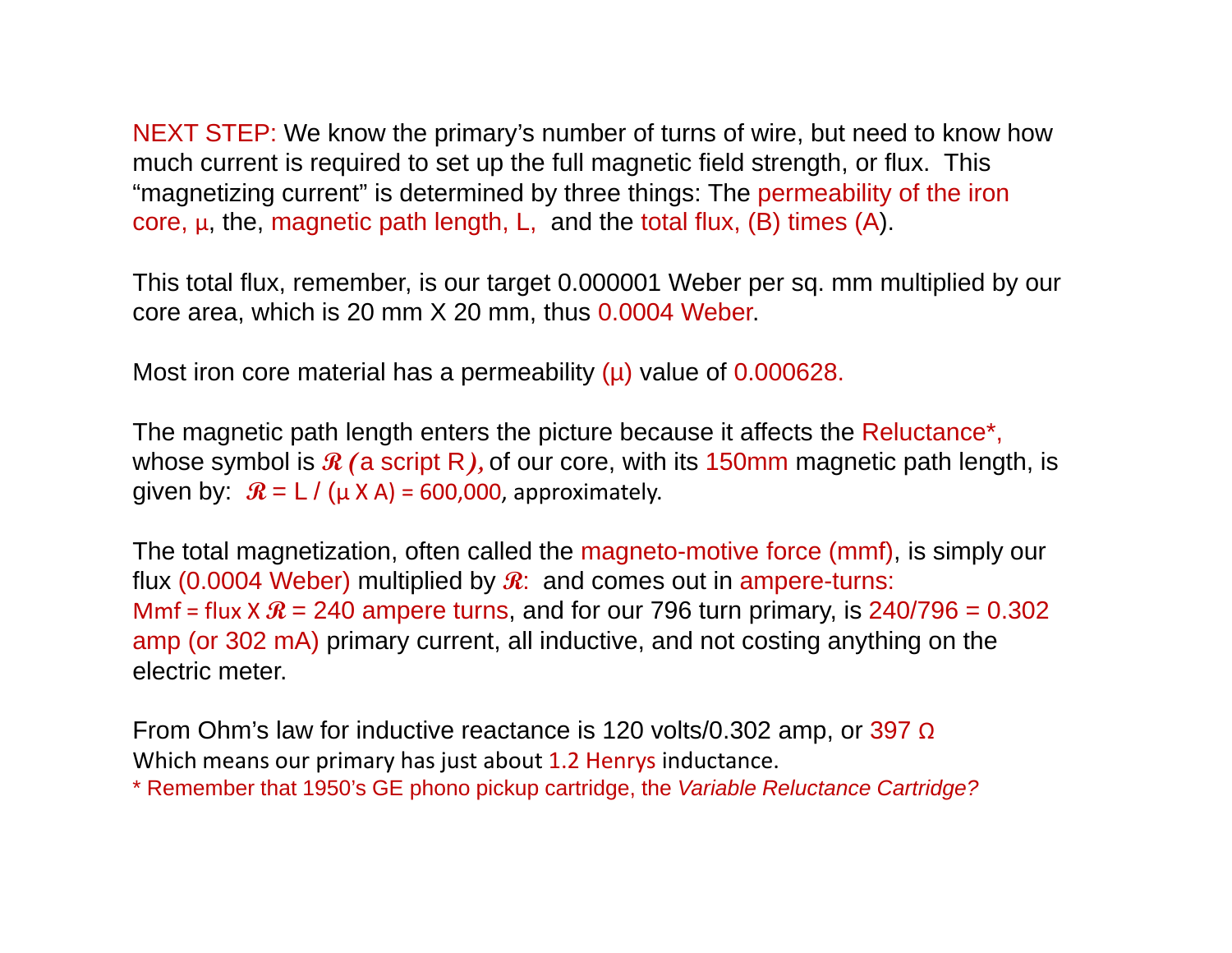## Power Transformer Basics-2

### Making our transformer do something, like make some power

Let's make it a 6-volt filament transformer, as an example. The secondary will therefore need 40 turns of wire (simply proportional to the voltages) If the 120-volkt primary had 796 turns, the 6-volt secondary needs 6/120 of 796, or 40 turns.



The window size determines how much power we can get, for a given core area. It actually determines how much wire of a given gauge can be stuffed through the windows.

A rule of thumb is that you can get 1.55 ampere turns through each sq. mm of window. Our window is 400 sq. mm in area.

For our 400 sq. mm window area, we get 620 ampereturns. We must share the window equally between primary and secondary, half and half, yielding 310 Ampturns each.\*

For our 796-turn primary, that's 0.39 amps primary current and for the 40-turn secondary, it gives 7.75 amps secondary current. This is a 46-watt transformer.

This portion of the primary current, 0.39 Amp (390 mA) is real, in-phase current that you pay for. The total primary current is the resultant of the 302 mA reactive current and the 390 mA real current, for a total primary current of 0.49 amps (490 mA). The wire size is judged by this current value.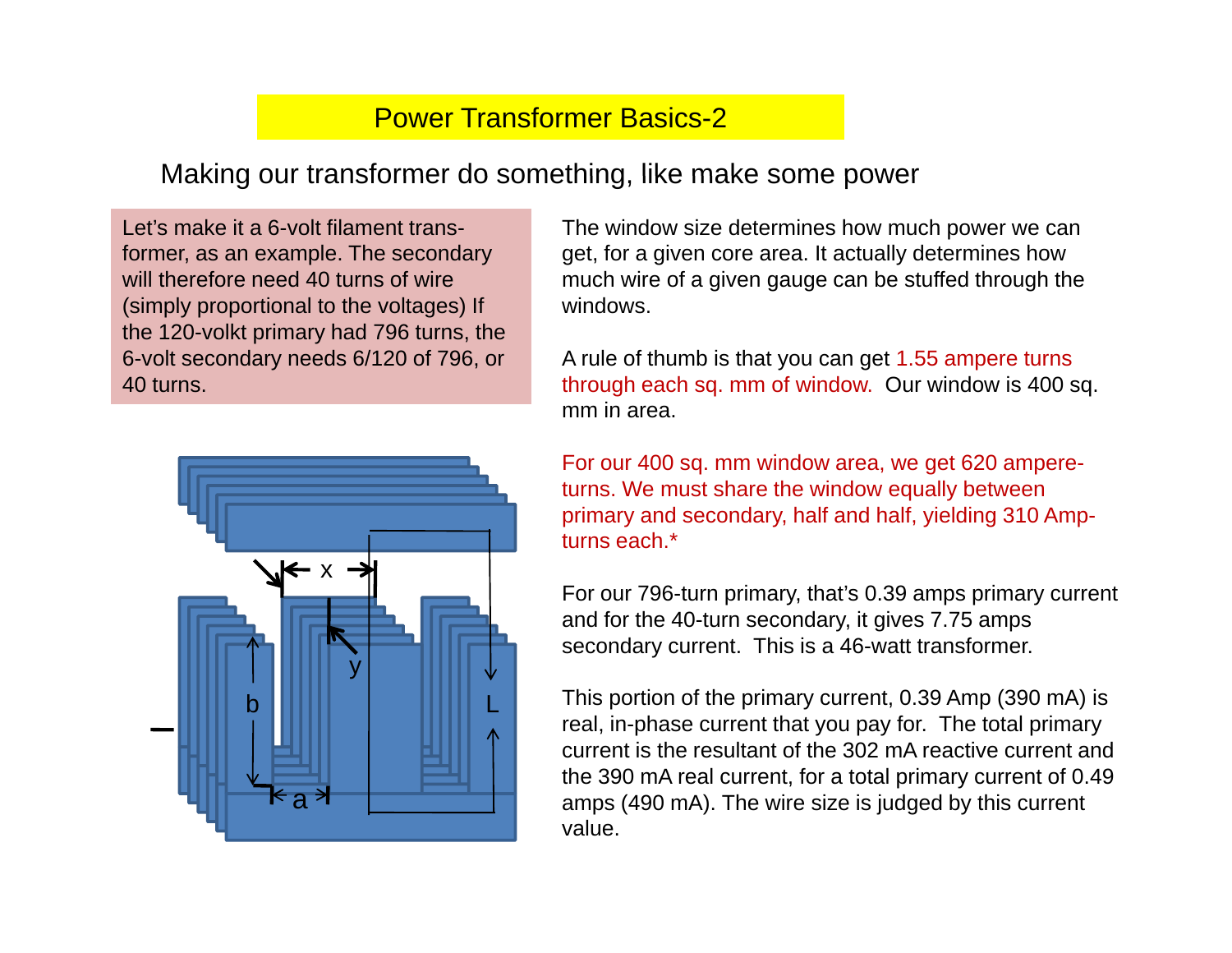This exercise was intended to show how to analyze a transformer you may find that appears to be useful as a replacement or new-construction power transformer or audio.

Some pointers:

- 1. Always share the primary's occupied window area with that of the secondary (or secondaries), on an equal basis, Primary has to do as much work as all the secondaries combined, so their shares are equal. If our example secondary had been two identical 6-volt windings, each would be able to claim  $\frac{1}{4}$  of the window area, while the primary got ½.
- 2. These equations work well with toroidal iron-core transformers, too. The open center of the toroid is the window area, and the dimensions of the toroid cross section determine the pillar area.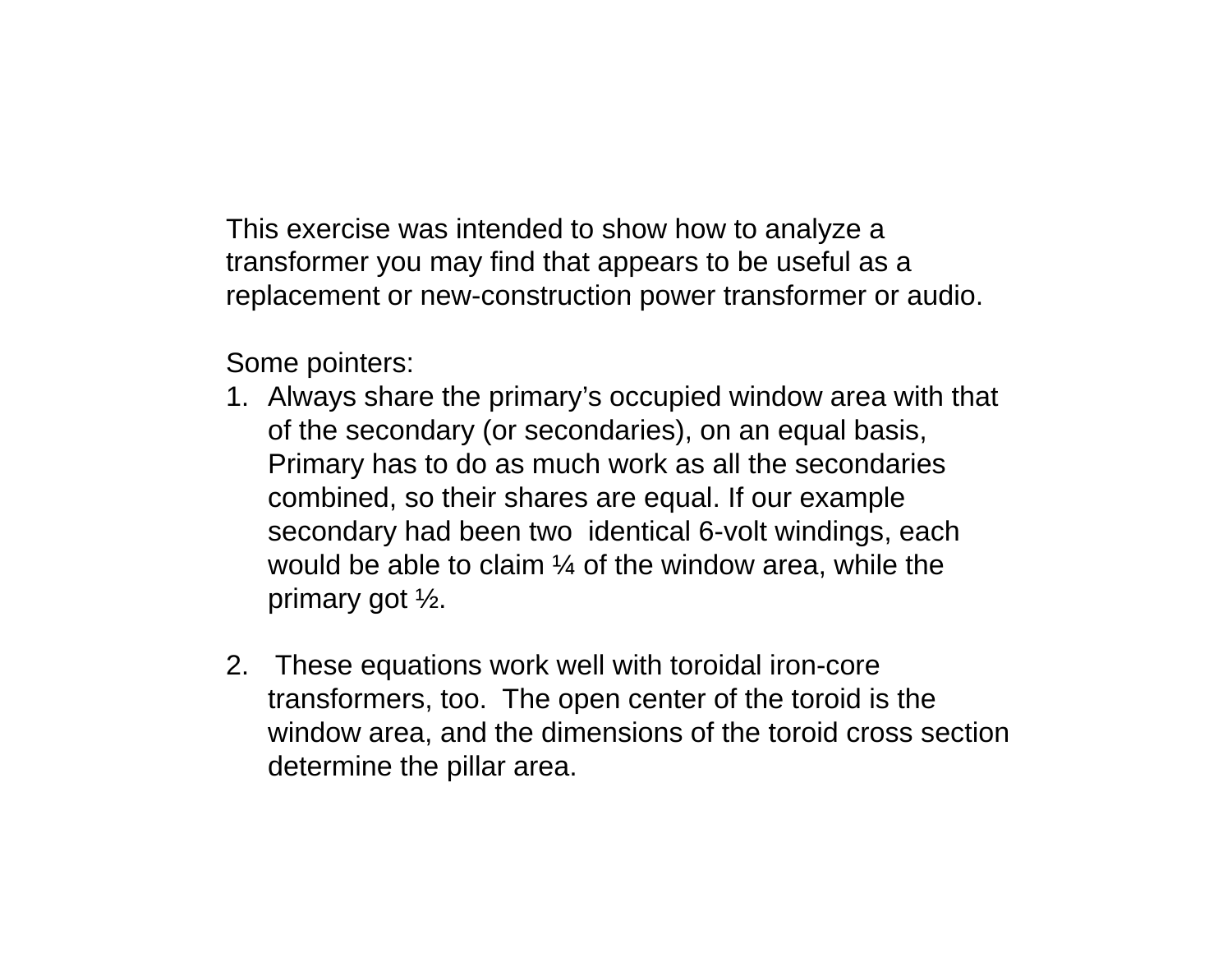## ENOUGH Hi-Tech Math!! Snooze time is over!

Let's do some measurements on transformers.